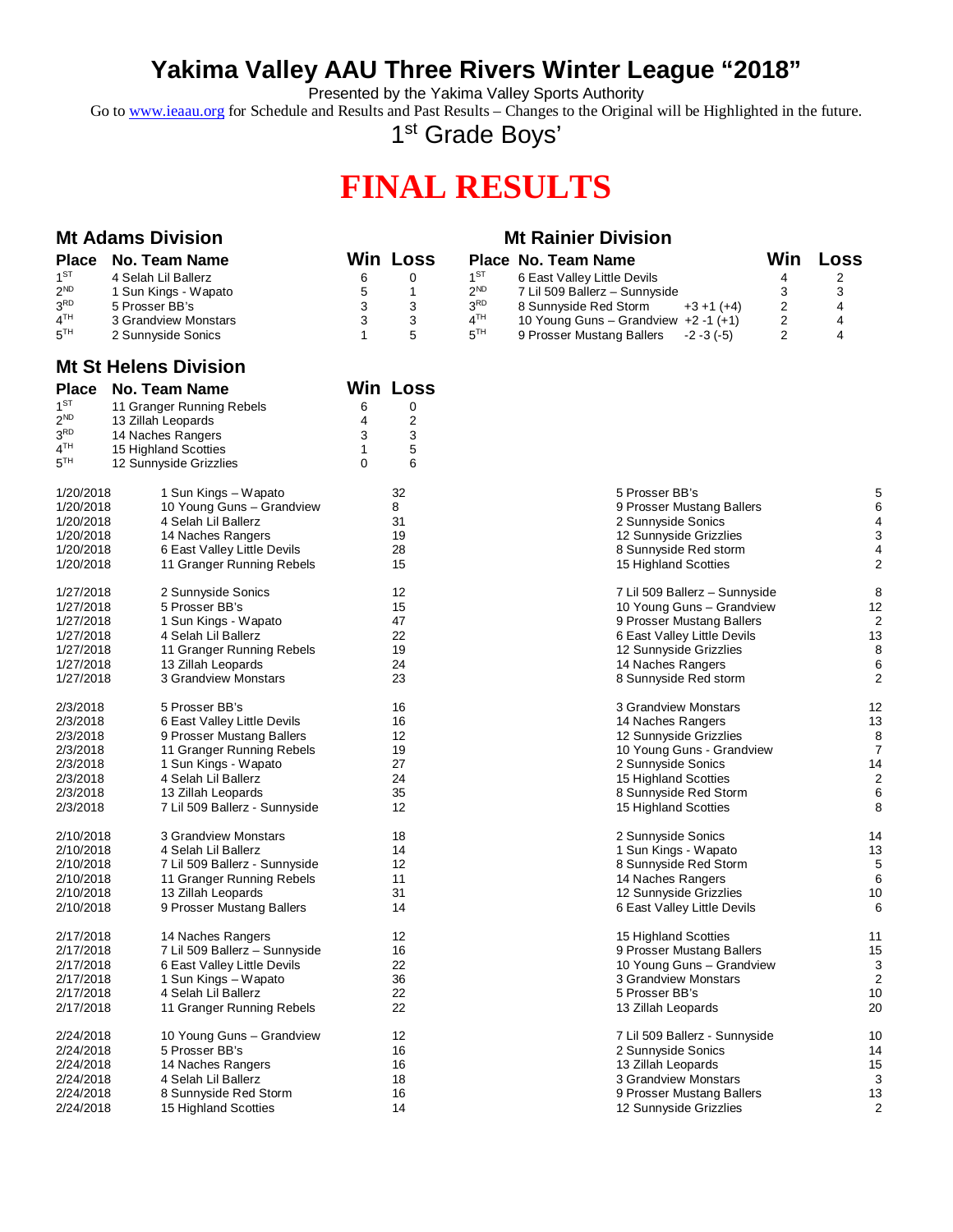## **Yakima Valley AAU Three Rivers Winter League "2018"**

Presented by the Yakima Valley Sports Authority

Go to [www.ieaau.org](http://www.ieaau.org) for Schedule and Results and Past Results – Changes to the Original will be Highlighted in the future.

1<sup>st</sup> Grade Boys'

# **FINAL RESULTS**

| 3/3/2018 | 3 Grandview Monstars        |    | 5 Prosser BB's                |   |
|----------|-----------------------------|----|-------------------------------|---|
| 3/3/2018 | 1 Sun Kings - Wapato        | 30 | 2 Sunnyside Sonics            |   |
| 3/3/2018 | 11 Granger Running Rebels   |    | 12 Sunnyside Grizzlies        |   |
| 3/3/2018 | 8 Sunnyside Red Storm       |    | 10 Young Guns - Grandview     |   |
| 3/3/2018 | 6 East Valley Little Devils |    | 7 Lil 509 Ballerz - Sunnyside | ົ |
| 3/3/2018 | 13 Zillah Leopards          |    | 15 Highland Scotties          |   |

### **Mt Adams Division**

### **Championship Team**

**Selah Lil Ballerz Coach: Kyle Sager Players: Hudson Sager, London Stevens, Brody Buehler, Liam Griffin, Jack St Mary, Lucas Dubois, Asher Myers, Cy Myers, Charles Bulfinch**

**2 nd Place Team Sun Kings Coach: Ken Hamilton Players: Collin Hamilton, Jacob Sealy, Truman Thompson, Conan Foltz, Bretthart Pachpe, Darrion Thompson, Jaeson Hawkins Dionne Daylon**

**3 rd Place Team Prosser BB's Coach: Linda Ruvalcaba Players: Julian Taylor, Miles Dawsey, Axel Salinas, Mason Robledo, Fredy Ruvalcaba, Israel Esquivel, Azaiah Palomera, Jeremiah Alvarez, Broden Hickam**

**4 th Place Team Grandview Monstars Coach: Justin Moreno Players: Isaiah Moreno, Xzathian Castilleja, Marco Mendoza, Alexander Gonzalez, Oscar Cruz, Keith Foster, Aaron Gonzalez, Xavier Martinez, Max Curfman, Tyson Goudy, Goliath Castilleja**

**5 th Place Team Sunnyside Sonics Coach: Rene Manjarrez Players: Jay'Vian Manjarrez, Mikah Medelez, Leo Cuellar, Andew Padilla, Emiliano Guerrero, Jonathan Reyes, Rowan Vargas, Adan Garcia, Alejandro Garcia, Jayce Gonzalez, Avery Barriga**

### **Mt Rainier Division**

**Championship Team East Valley Little Devils Coach: Moi Maxwell Players: Hudson Edler, Kyler Maxwell, Kingston Sharp Shephard, Ryker St. Mary, Ryker Call, Torrance Derby, Xander Grow, Luke Pyeatt, Jackson Moore, Carter Ozuna**

**2 nd Place Team Lil 509 Ballerz Coach: Reynaldo Bazan Jr. Players: Austin Bazan, Logan Rodriguez, David Pacheco, Steven Vargas, Jeramiah Medina, Elijah Palomarez, Goliath Castilleja, David Flores**

**3 rd Place Team Sunnyside Red Storm Coach: Rene Manjarrez Players: Jonathan Tabares, Octavio Ramos, Joziah Cisneros, Emilio Aparicio, Jordan Villa, Mason Rodriguez, Evan Marez, Emilio Ochoa, Jeremih Manjarrez, Jeremiah Ruiz-Corona**